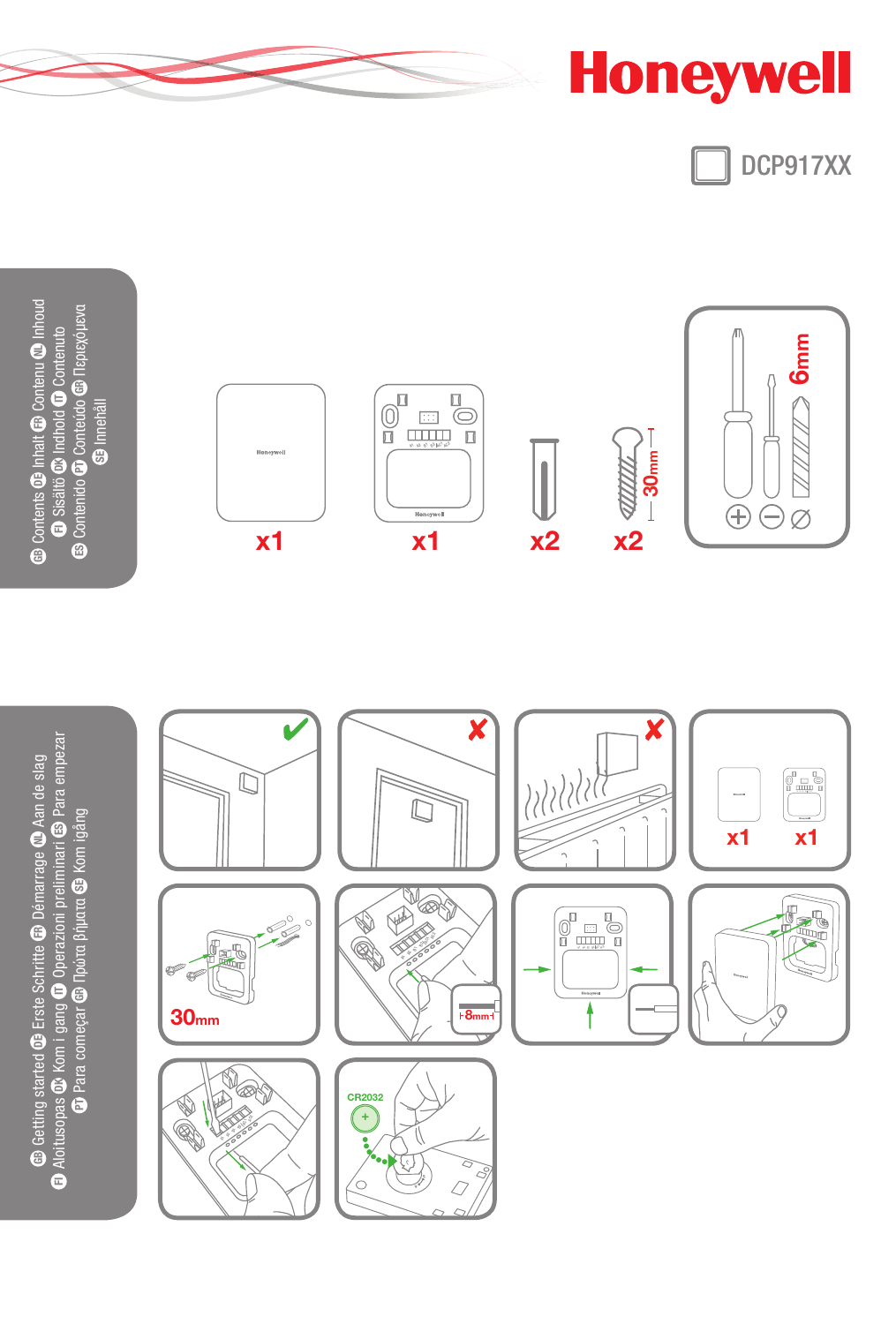**FI** Johdotettu painike **DK** Kablet tryk **IT** Pulsante cablato **ES** Pulsador cableado **PT** Botão com fios **GB** Wired push **DE** Verdrahteter Drucktaster **FR** Bouton poussoir **NL** Bekabelde drukknop **GR** Καλωδιωμένο ωστήριο **SE** Trådbunden tryckknapp



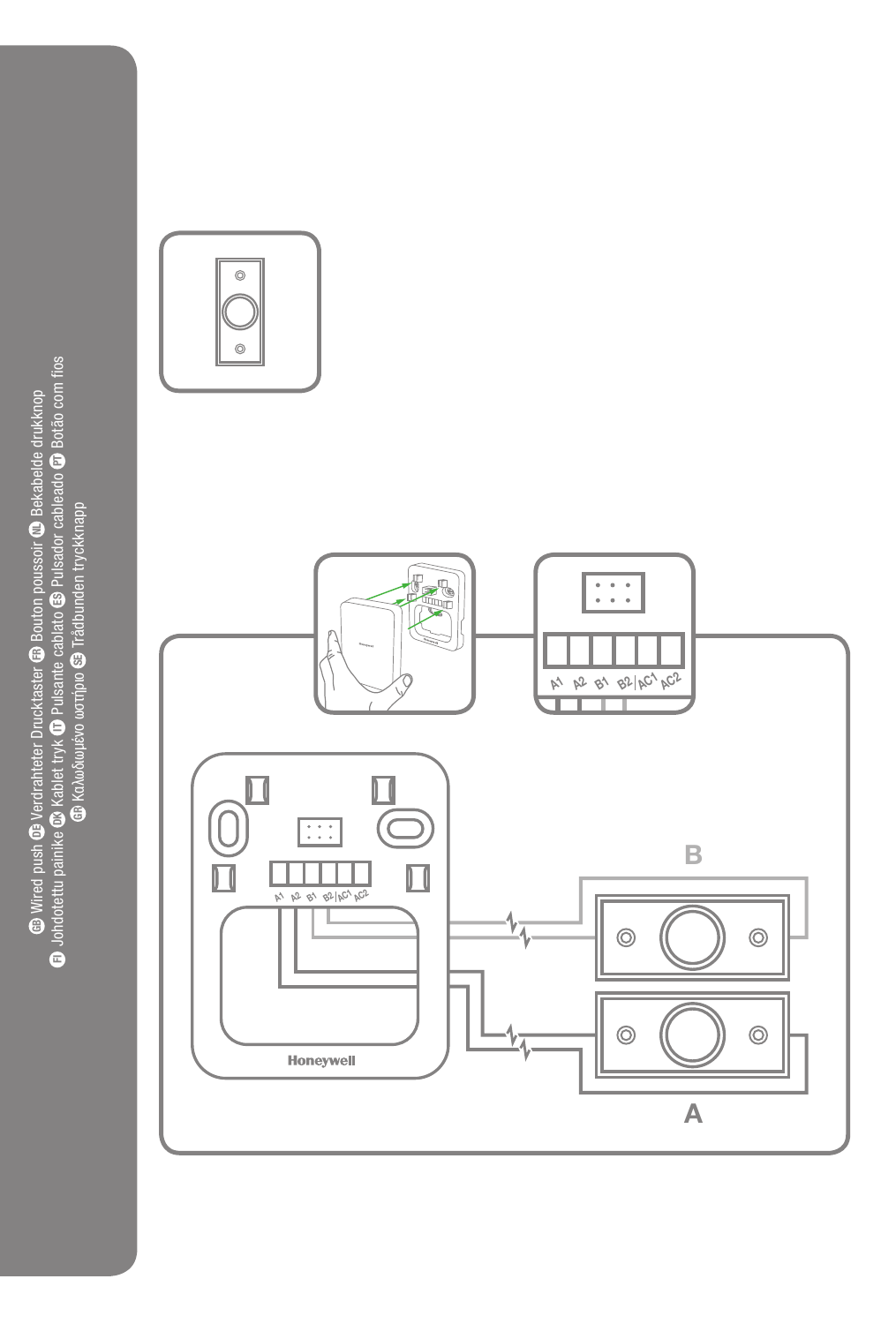